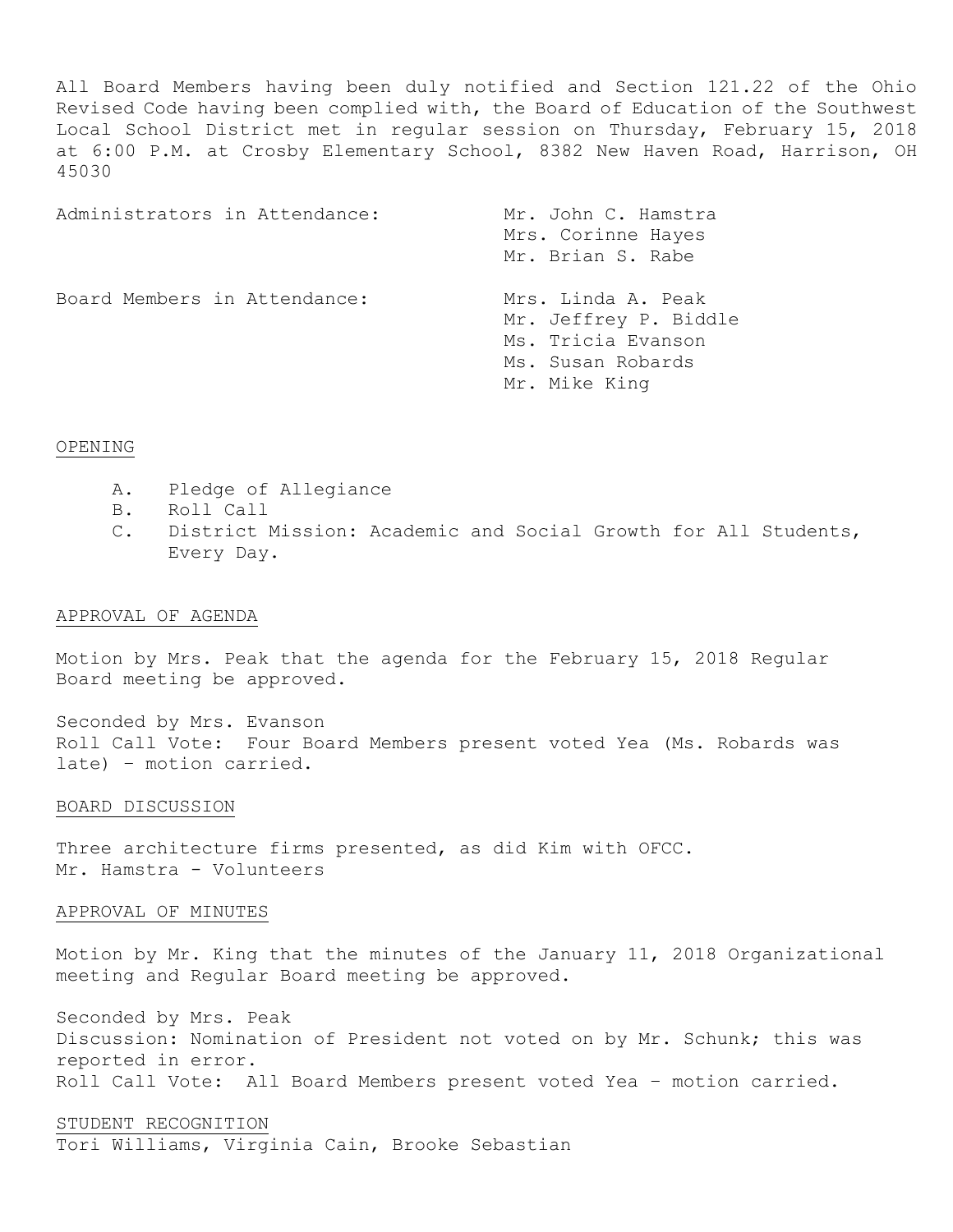Page 2 Board Minutes 2/15/2018

### COMMUNICATIONS

Note from Mr. Walt Schunk.

GENERAL PUBLIC – Agenda Items Only

### CURRICULUM

1. Gifted Policy

Motion by Mrs. Peak that the Board approve the Southwest Local School District Gifted Policy.

Seconded by Mrs. Evanson Discussion: What percent of our students are gifted? Roll Call Vote: All Board Members present voted Yea – motion carried.

2. High School/Junior School Registration Materials (Informational)

## SUPERINTENDENT'S REPORT

1. Personnel

Motion by Mr. King that the following personnel items be approved:

- a. 2017-2018 Substitutes Stuart Scrivner – Custodian Jeffrey Ventre - Bus Driver
- b. 2017-2018 Contracts Tina Downs – Full-Time Special Education Student Aide – eff. 1/30/18 – 5/30/18 - One Year
- c. 2017-2018 Changes Angela Knoop – from 1.5 days per week to 2 days per week – eff. 1/19/18
- d. 2017-2018 Unpaid Leave of Absence Teresa Owens – 3 Hr. Cook - eff. 1/22/18 – 5/31/18
- e. 2017-2018 Resignations Donna Morgan – 3 Hr. Cook – eff. 2/16/18
- f. 2017-2018 Student Mentor Payments Kelly Del Monte  $$600.00$  Robert Bundy  $$300.00$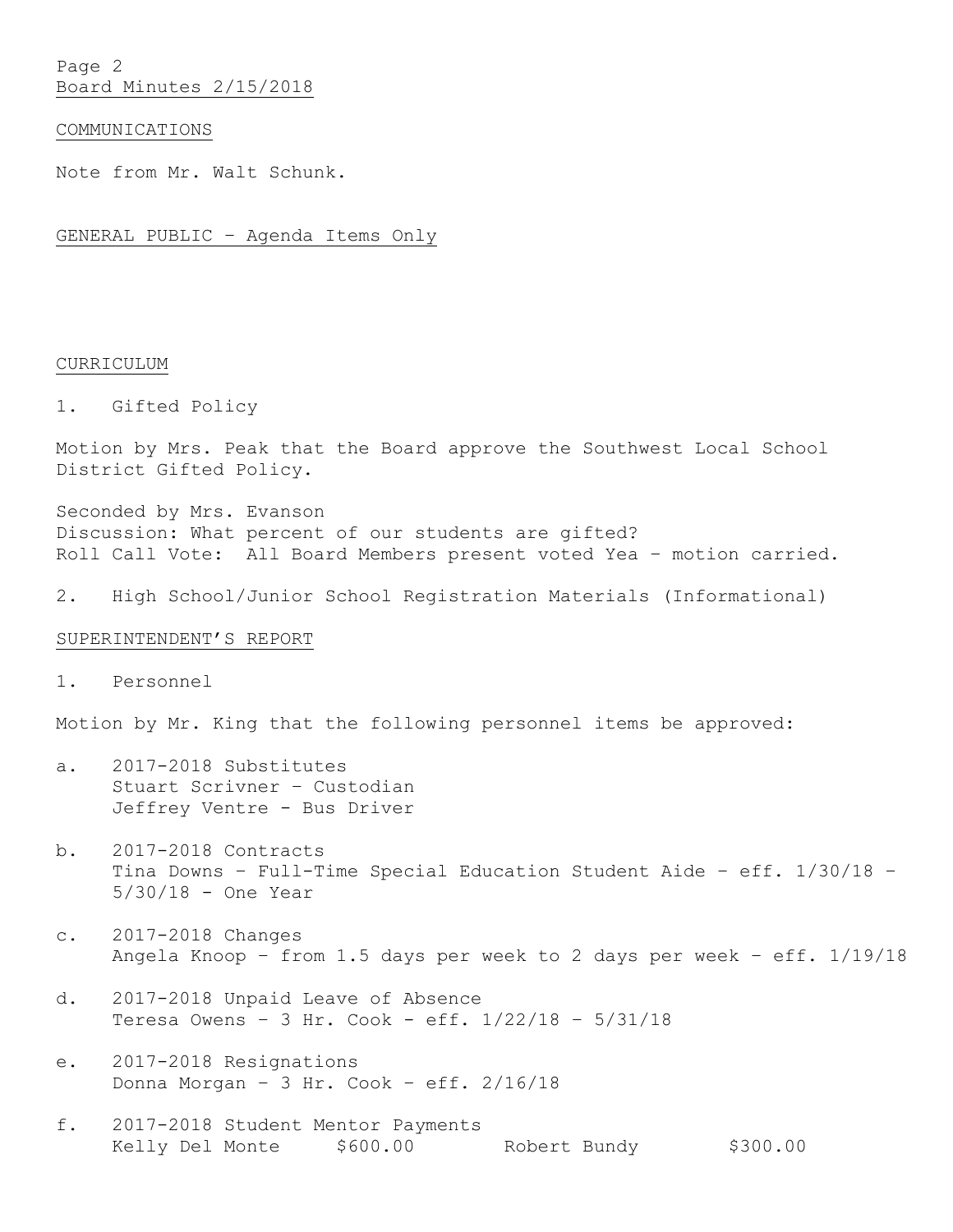# Page 3 Board Minutes 2/15/2018 SUPERINTENENT'S REPORT (cont.)

| Vicki Johnson    | \$300.00 | Philip Deak                  | \$600.00 |
|------------------|----------|------------------------------|----------|
| Courtney Frydryk | \$600.00 | Dirk Dugan                   | \$300.00 |
| Tom McGraw       | \$300.00 | Bridget Tenhundfeld \$600.00 |          |

Seconded by Ms. Robards Roll Call Vote: All Board Members present voted Yea – motion carried.

2. High School A Cappella Group Overnight Trip

Motion by Ms. Evanson that the Board approve an overnight trip for the High School A Capella group to Lexington, Kentucky to attend the Voices in Harmony Festival from March 2, 2018 to March 3, 2018.

Seconded by Mr. King Roll Call Vote: All Board Members present voted Yea – motion carried.

3. District Wellness Policy (Informational Item)

## TREASURER'S REPORT

1. Financial Results

Motion by Mrs. Peak that the Board approve the Treasurer's Monthly Financial Report and Schedule of Investments as follows:

## MONTHLY FINANCIAL REPORT

#### GENERAL FUND

| Beginning Balance 1/1/2018<br>Plus: Receipts for January 2018<br>Total Cash Available<br>Less: Disbursements for January 2018 |              |          | \$8,402,700.32<br>3,087,134.36<br>11,489,834.68<br>2,926,196.13 |          |                 |
|-------------------------------------------------------------------------------------------------------------------------------|--------------|----------|-----------------------------------------------------------------|----------|-----------------|
| Ending Balance 1/31/2018                                                                                                      |              |          | \$8,563,638.55 \$8,563,638.55                                   |          |                 |
| ALL OTHER FUNDS                                                                                                               |              |          |                                                                 |          |                 |
| Beginning Balance 1/1/2018                                                                                                    |              |          | \$12,954,074.49                                                 |          |                 |
| Plus: Receipts for January 2018                                                                                               |              |          | 720,186.50                                                      |          |                 |
| Total Cash Available                                                                                                          |              |          | 13,674,260.99                                                   |          |                 |
| Less: Disbursements for January 2018                                                                                          |              |          | 331, 116.02                                                     |          |                 |
| Ending Balance 1/31/2018                                                                                                      |              |          | \$13,343,144.97 \$13,343,144.97                                 |          |                 |
| Total Fund Balances 1/31/2018<br>(General & All Other Funds)                                                                  |              |          |                                                                 |          | \$21,906,783.52 |
| SCHEDULE OF INVESTMENTS                                                                                                       |              | INTEREST | PURCHASE                                                        | MATURITY |                 |
| TYPE OF INVESTMENT                                                                                                            | AMOUNT       | RATE     | DATE                                                            | DATE     | FUND            |
| Commercial Paper                                                                                                              | \$495,000.00 | 1.47%    | 01/02/18                                                        | 02/13/18 | Bond            |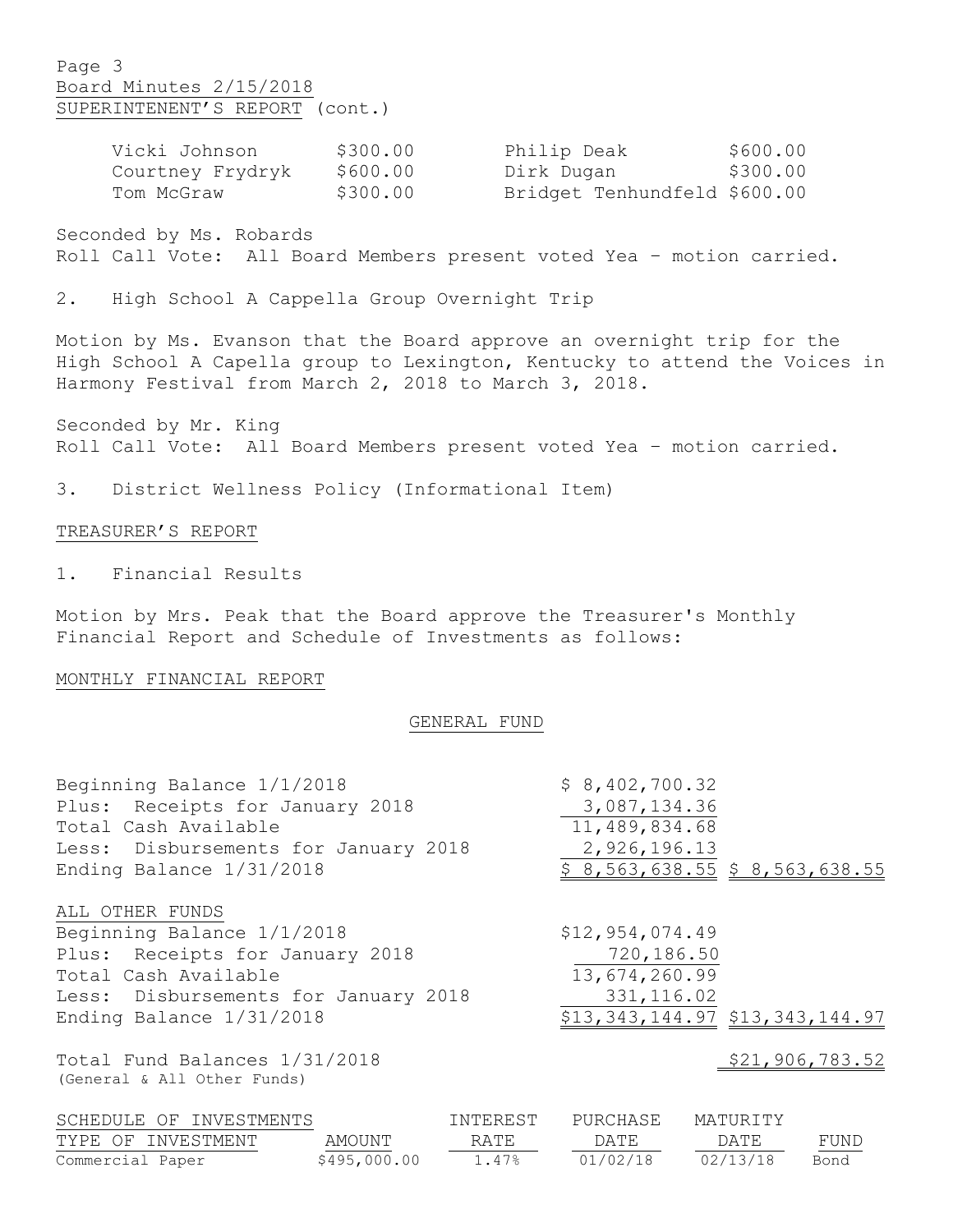Page 4 Board Minutes 2/15/2018 TREASURER'S REPORT (cont.)

| Certificate of Deposit   | \$250,000.00   | 1.50%        | 08/20/15          | 02/20/18                 | General |
|--------------------------|----------------|--------------|-------------------|--------------------------|---------|
| Certificate of Deposit   | \$250,000.00   | 1.50%        | 08/21/15          | 02/21/18                 | General |
| Certificate of Deposit   | \$50,000.00    | 0.90%        | 08/31/16          | 02/28/18                 | General |
| Certificate of Deposit   | \$250,000.00   | 0.95%        | 09/06/16          | 03/06/18                 | General |
| Certificate of Deposit   | \$250,000.00   | 0.95%        | 09/16/16          | 03/19/18                 | General |
| Certificate of Deposit   | \$250,000.00   | 1.00%        | 04/11/16          | 04/11/18                 | General |
| Certificate of Deposit   | \$250,000.00   | 1.00%        | 04/13/16          | 04/13/18                 | General |
| Certificate of Deposit   | \$250,000.00   | 0.90%        | 05/27/16          | 05/25/18                 | General |
| Certificate of Deposit   | \$250,000.00   | 0.95%        | 05/27/16          | 05/29/18                 | General |
| Federal Agency           | \$500,000.00   | 1.00%        | 05/09/17          | 06/29/18                 | General |
| Federal Agency           | \$500,000.00   | 1.38%        | 05/09/17          | 07/03/18                 | General |
| Commercial Paper         | \$400,000.00   | 1.60%        | 01/02/18          | 08/01/18                 | Bond    |
| Certificate of Deposit   | \$250,000.00   | 1.30%        | 05/09/17          | 08/17/18                 | General |
| Certificate of Deposit   | \$250,000.00   | 1.12%        | 08/30/17          | 08/30/18                 | General |
| Certificate of Deposit   | \$250,000.00   | 0.90%        | 09/09/16          | 09/10/18                 | General |
| Certificate of Deposit   | \$250,000.00   | 1.05%        | 09/12/16          | 09/12/18                 | General |
| Certificate of Deposit   | \$250,000.00   | 2.00%        | 05/11/17          | 09/14/18                 | General |
| Certificate of Deposit   | \$250,000.00   | 1.15%        | 09/16/16          | 09/16/18                 | General |
| Certificate of Deposit   | \$250,000.00   | 0.85%        | 09/19/16          | 09/19/18                 | General |
| Certificate of Deposit   | \$250,000.00   | 1.00%        | 09/23/16          | 09/24/18                 | General |
| Certificate of Deposit   | \$250,000.00   | 1.00%        | 09/09/16          | 10/09/18                 | General |
| Untied State Treasurery  | \$5,555,000.00 | 0.75%        | 01/02/18          | 10/31/18                 | Bond    |
| Federal Agency           | \$3,450,000.00 | 1.05%        | 01/02/18          | 11/07/18                 | Bond    |
| Certificate of Deposit   | \$250,000.00   | 1.50%        | 05/09/17          | 11/13/18                 | General |
| Certificate of Deposit   | \$250,000.00   | 1.55%        | 11/22/17          | 11/21/18                 | General |
| Certificate of Deposit   | \$250,000.00   | 1.30%        | 05/09/17          | 11/23/18                 | General |
| Certificate of Deposit   | \$250,000.00   | 1.45%        | 11/24/17          | 11/23/18                 | General |
| Certificate of Deposit   | \$250,000.00   | 1.50%        | 06/30/17          | 12/31/18                 | General |
| Federal Agency           | \$500,000.00   | 1.25%        | 11/17/17          | 01/16/19                 | General |
| Federal Agency           | \$500,000.00   | 1.50%        | 11/17/17          | 03/08/19                 | General |
| Certificate of Deposit   | \$250,000.00   | 1.55%        | 06/30/17          | 03/29/19                 | General |
| Certificate of Deposit   | \$250,000.00   | 1.60%        | 11/22/17          | 05/22/19                 | General |
| Liquid Inv. Acct. -      | \$18,977.68    | .01%         | $\qquad \qquad -$ | $\overline{\phantom{0}}$ | General |
| Fifth Third Money Market | \$552,943.21   | .01%         |                   |                          | General |
| KeyBanc Capital Market   | \$1,086,155.88 | .01%         |                   |                          | General |
| Fifth Third Money Market | \$90,804.95    | .01%         |                   |                          | Bond    |
|                          |                |              |                   |                          |         |
|                          |                | January 2018 |                   | FISCAL YTD               |         |

Interest received - General Fund  $\frac{$16,443.92}{}$  \$93,372.18

Seconded by Ms. Robards Roll Call Vote: All Board Members present voted Yea – motion carried.

2. Resolution 06-2018: Providing for the Adoption of Post-Issuance Compliance Policies and Procedures for Tax Exempt Obligations

Motion by Mr. King that the Board adopt the following Resolution No. 03- 2018:

Providing for the Adoption of Post-Issuance Compliance Policies and Procedures for Tax Exempt Obligations

Seconded by Mrs. Evanson Roll Call Vote: All Board Members present voted Yea – motion carried.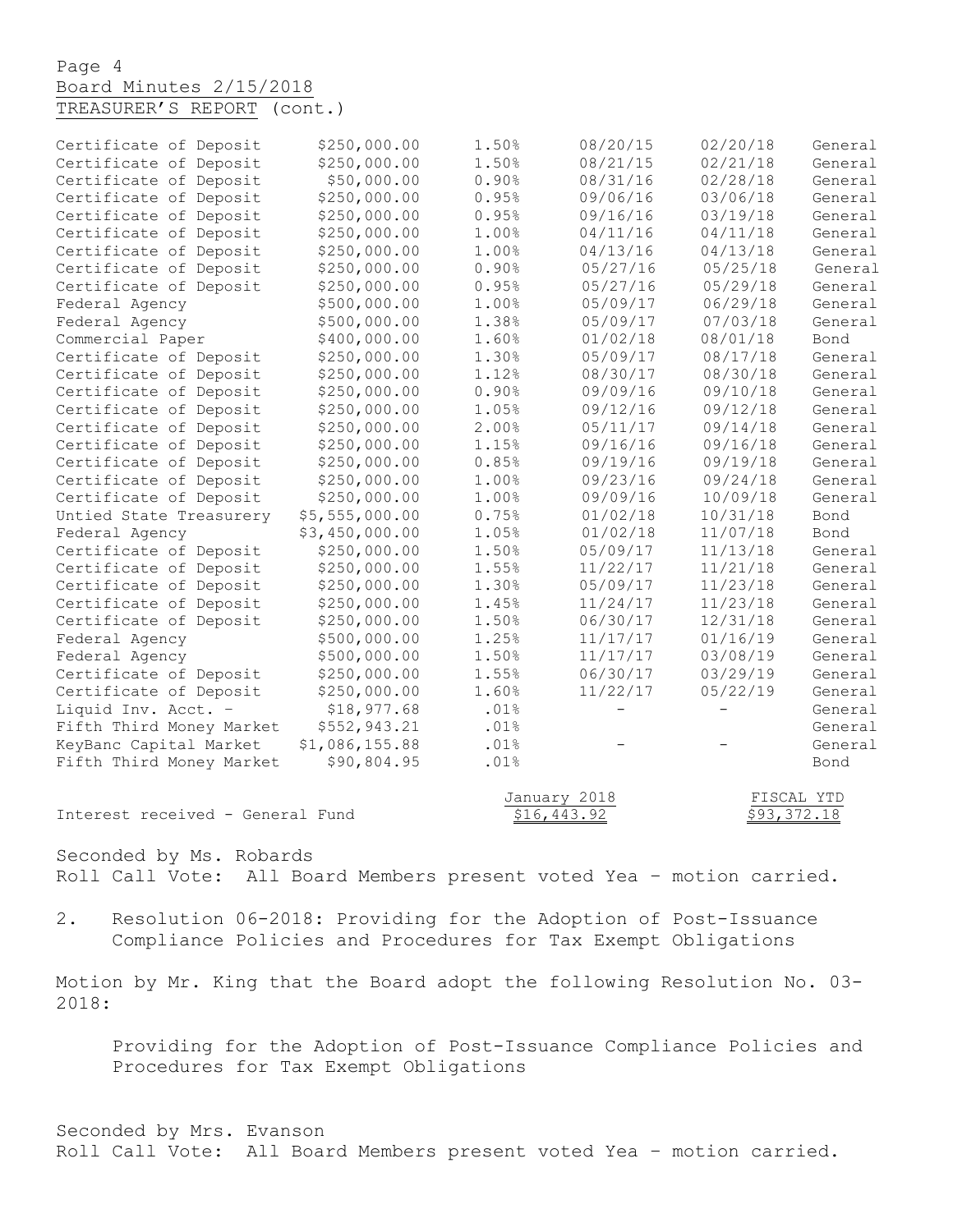Page 5 Board Minutes 2/15/2018 TREASURER'S REPORT (cont.)

3. Transfer of Funds

Motion by Ms. Robards the Board approve the transfer of \$488.65 from the General Fund (001) to the Permanent Improvement Fund (003) for building maintenance.

Seconded by Mrs. Evanson Roll Call Vote: All Board Members present voted Yea – motion carried.

4. Disposal of Broken, Outdated and/or Unused Equipment

Motion by Mrs. Peak that the Board approve the disposal of the following broken, outdated and/or unused equipment:

1994 Chevrolet Truck

Seconded by Mrs. Evanson Roll Call Vote: All Board Members present voted Yea – motion carried.

5. First Advantage Tax Services Agreement

Motion by Ms. Evanson that the Board approve the agreement with First Advantage Tax Services to extend the current agreement for Affordable Care Act compliance services through 12/31/2020.

Seconded by Mr. King Roll Call Vote: All Board Members present voted Yea – motion carried.

6. Board Finance Committee

Motion by Ms. Evanson that the Board establish a Board Finance Committee and appoint Mr. King to serve as the Board's representative on the committee.

Seconded by Mrs. Peak Roll Call Vote: All Board Members present voted Yea – motion carried.

7. Public Records Training (Informational)

GENERAL PUBLIC

### BOARD REPORT